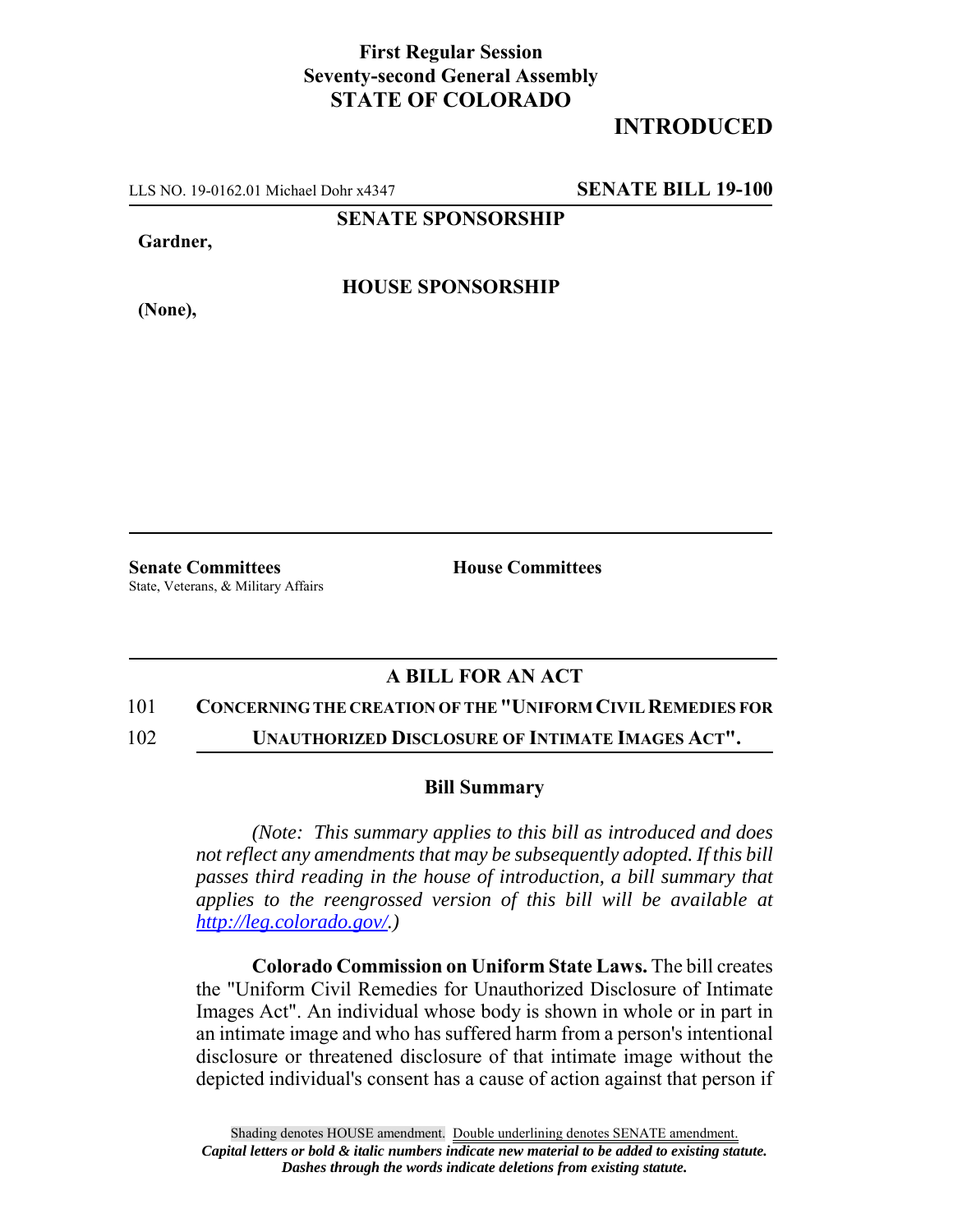the person knew:

- The depicted individual did not consent to the disclosure;
- The intimate image was private; and
	- The depicted individual was identifiable.

The bill provides an exception to the civil action if the disclosure is made in good faith under various circumstances or if the person disclosing the image is a parent or guardian and has not disclosed the image for purposes of sexual arousal, sexual gratification, humiliation, degradation, or monetary or commercial gain.

A successful plaintiff may recover:

- ! The greater of:
	- ! Economic and noneconomic damages proximately caused by the defendant's disclosures or threatened disclosures, including damages for emotional distress whether or not accompanied by other damages; or
	- ! Statutory damages not to exceed \$10,000 against each defendant found liable for all disclosures or threatened disclosures by the defendant;
- ! An amount equal to the gain made by the defendant from disclosure of the intimate image if applicable;
- ! Punitive damages;
- ! Reasonable attorney fees and costs; and
- ! Additional relief, including injunctive relief.

The civil action has a 4-year statute of limitation.

| 1  | Be it enacted by the General Assembly of the State of Colorado:        |
|----|------------------------------------------------------------------------|
| 2  | <b>SECTION 1.</b> In Colorado Revised Statutes, add part 14 to article |
| 3  | 21 of title 13 as follows:                                             |
| 4  | PART <sub>14</sub>                                                     |
| 5  | UNIFORM CIVIL REMEDIES FOR UNAUTHORIZED                                |
| 6  | DISCLOSURE OF INTIMATE IMAGES                                          |
| 7  | 13-21-1401. Short title. THE SHORT TITLE OF THIS PART 14 IS THE        |
| 8  | "UNIFORM CIVIL REMEDIES FOR UNAUTHORIZED DISCLOSURE OF                 |
| 9  | INTIMATE IMAGES ACT".                                                  |
| 10 | 13-21-1402. Definitions. AS USED IN THIS PART 14, UNLESS THE           |
| 11 | <b>CONTEXT OTHERWISE REQUIRES:</b>                                     |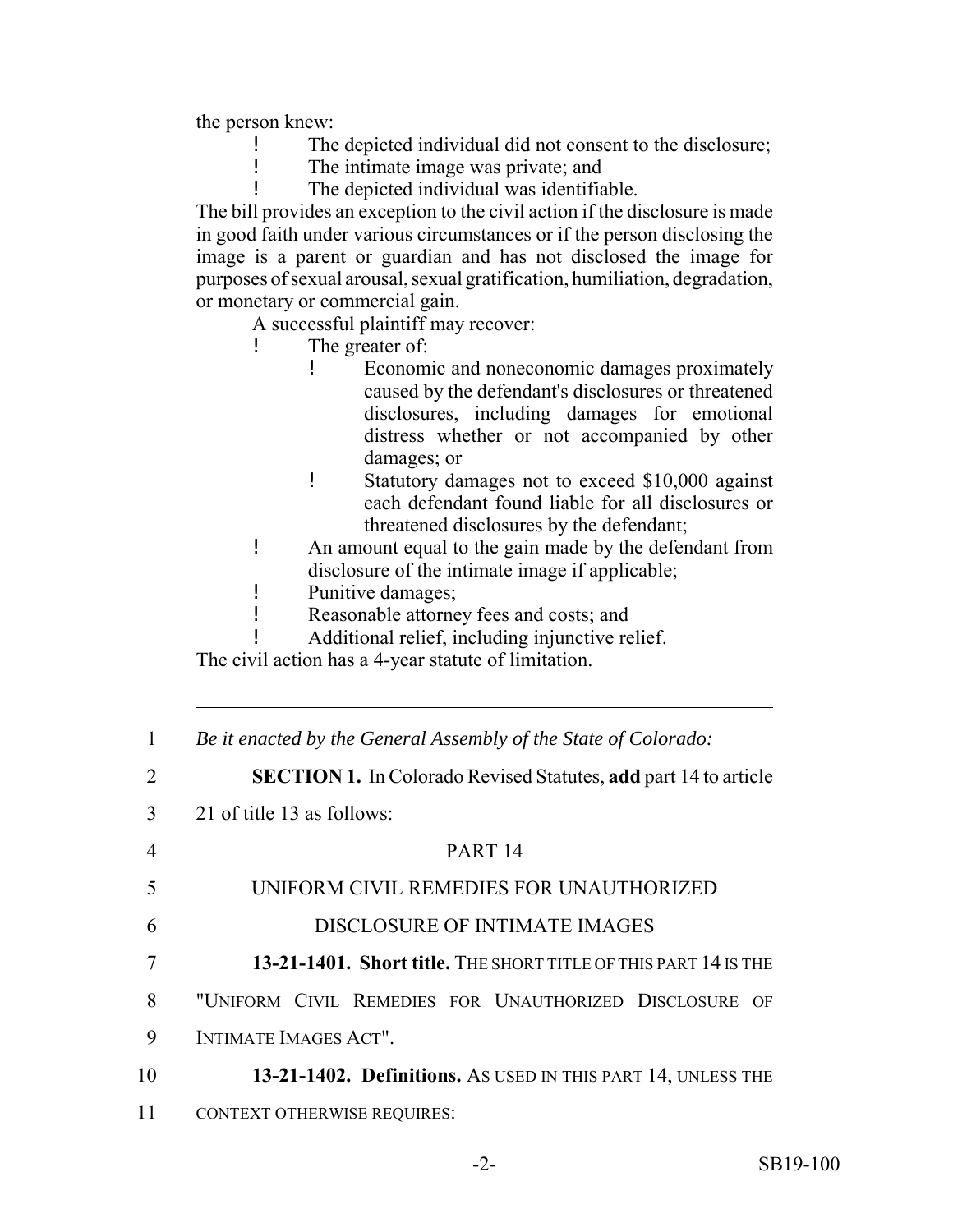(1) "CONSENT" MEANS AFFIRMATIVE, CONSCIOUS, AND VOLUNTARY AUTHORIZATION BY AN INDIVIDUAL WITH LEGAL CAPACITY TO GIVE AUTHORIZATION.

 (2) "DEPICTED INDIVIDUAL" MEANS AN INDIVIDUAL WHOSE BODY IS SHOWN IN WHOLE OR IN PART IN AN INTIMATE IMAGE.

 (3) "DISCLOSURE" MEANS TRANSFER, PUBLICATION, OR DISTRIBUTION TO ANOTHER PERSON. "DISCLOSE" HAS A CORRESPONDING MEANING.

 (4) "IDENTIFIABLE" MEANS RECOGNIZABLE BY A PERSON OTHER THAN THE DEPICTED INDIVIDUAL:

(a) FROM AN INTIMATE IMAGE ITSELF; OR

 (b) FROM THE INTIMATE IMAGE AND IDENTIFYING CHARACTERISTIC DISPLAYED IN CONNECTION WITH THE INTIMATE IMAGE.

 (5) "IDENTIFYING CHARACTERISTIC" MEANS INFORMATION THAT MAY BE USED TO IDENTIFY A DEPICTED INDIVIDUAL.

(6) "INDIVIDUAL" MEANS A HUMAN BEING.

 (7) "INTIMATE IMAGE" MEANS A PHOTOGRAPH, FILM, VIDEO RECORDING, OR OTHER SIMILAR MEDIUM THAT SHOWS:

 (a) THE UNCOVERED GENITALS, PUBIC AREA, ANUS, OR FEMALE POSTPUBESCENT NIPPLE OF A DEPICTED INDIVIDUAL; OR

 (b) THE DEPICTED INDIVIDUAL ENGAGING IN OR BEING SUBJECTED TO SEXUAL CONDUCT.

 (8) "PERSON" MEANS AN INDIVIDUAL, ESTATE, BUSINESS OR NONPROFIT ENTITY, PUBLIC CORPORATION, GOVERNMENT OR GOVERNMENTAL SUBDIVISION, AGENCY, OR INSTRUMENTALITY, OR OTHER LEGAL ENTITY.

(9) "SEXUAL CONDUCT" INCLUDES:

-3- SB19-100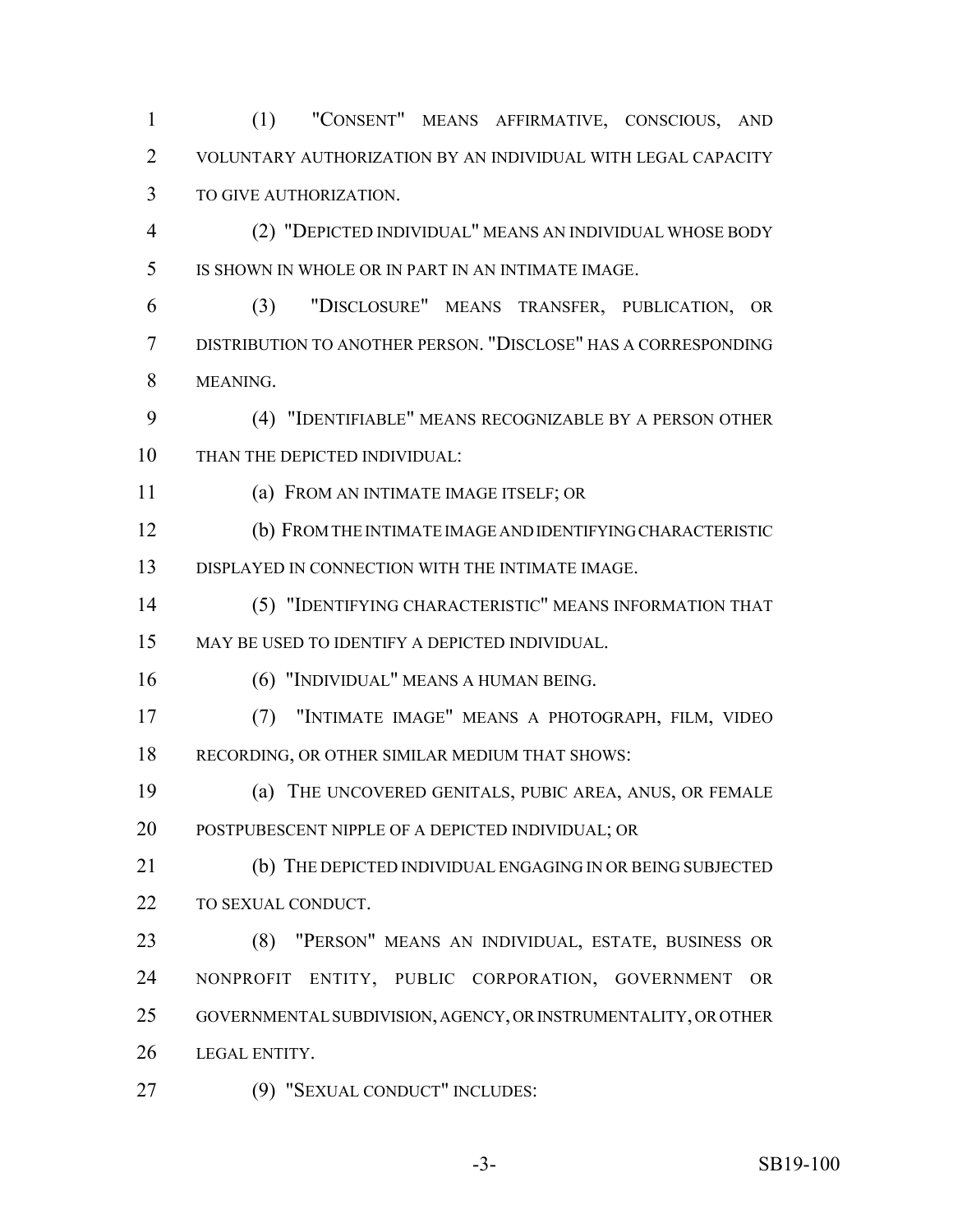(a) MASTURBATION;

(b) GENITAL, ANAL, OR ORAL SEX;

(c) SEXUAL PENETRATION OF, OR WITH, AN OBJECT;

(d) BESTIALITY; OR

(e) THE TRANSFER OF SEMEN ONTO A DEPICTED INDIVIDUAL.

 **13-21-1403. Civil action - definitions.** (1) IN THIS SECTION, UNLESS THE CONTEXT OTHERWISE REQUIRES:

 (a) "HARM" MEANS PHYSICAL HARM, ECONOMIC HARM, AND EMOTIONAL DISTRESS WHETHER OR NOT ACCOMPANIED BY PHYSICAL OR ECONOMIC HARM;

(b) "PRIVATE" MEANS:

 (I) CREATED OR OBTAINED UNDER CIRCUMSTANCES IN WHICH THE DEPICTED INDIVIDUAL HAD A REASONABLE EXPECTATION OF PRIVACY; OR (II) MADE ACCESSIBLE THROUGH THEFT, BRIBERY, EXTORTION, FRAUD, FALSE PRETENSES, VOYEURISM, OR EXCEEDING AUTHORIZED ACCESS TO AN ACCOUNT, MESSAGE, FILE, DEVICE, RESOURCE, OR PROPERTY.

 (2) EXCEPT AS OTHERWISE PROVIDED IN SECTION 13-21-1404, A DEPICTED INDIVIDUAL WHO IS IDENTIFIABLE AND WHO HAS SUFFERED HARM FROM A PERSON'S INTENTIONAL DISCLOSURE OR THREATENED DISCLOSURE OF AN INTIMATE IMAGE THAT WAS PRIVATE WITHOUT THE DEPICTED INDIVIDUAL'S CONSENT HAS A CAUSE OF ACTION AGAINST THE PERSON IF THE PERSON KNEW OR ACTED WITH RECKLESS DISREGARD FOR WHETHER:

 (a) THE DEPICTED INDIVIDUAL DID NOT CONSENT TO THE DISCLOSURE;

(b) THE INTIMATE IMAGE WAS PRIVATE; AND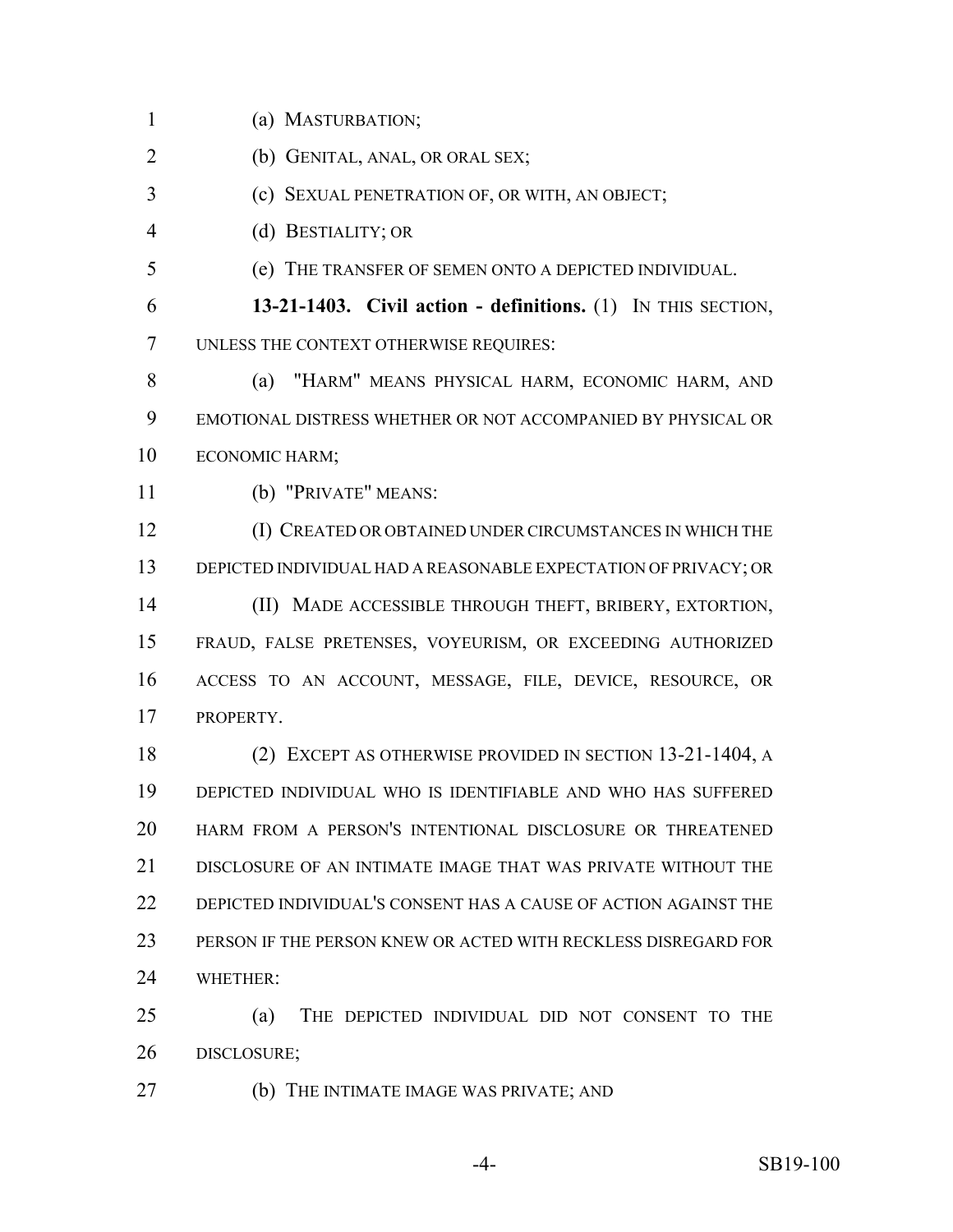(c) THE DEPICTED INDIVIDUAL WAS IDENTIFIABLE.

 (3) THE FOLLOWING CONDUCT BY A DEPICTED INDIVIDUAL DOES NOT ESTABLISH BY ITSELF THAT THE INDIVIDUAL CONSENTED TO THE DISCLOSURE OF THE INTIMATE IMAGE WHICH IS THE SUBJECT OF THE ACTION OR THAT THE INDIVIDUAL LACKED A REASONABLE EXPECTATION OF PRIVACY:

(a) CONSENT TO THE CREATION OF THE IMAGE; OR

(b) PREVIOUS CONSENSUAL DISCLOSURE OF THE IMAGE.

 (4) A DEPICTED INDIVIDUAL WHO DOES NOT CONSENT TO SEXUAL CONDUCT OR THE UNCOVERING OF THE PART OF THE BODY DEPICTED IN THE INTIMATE IMAGE OF THE INDIVIDUAL RETAINS A REASONABLE EXPECTATION OF PRIVACY EVEN IF THE IMAGE WAS CREATED WHEN THE INDIVIDUAL WAS IN A PUBLIC PLACE.

 **13-21-1404. Exceptions to liability - definitions.** (1) IN THIS SECTION, UNLESS THE CONTEXT OTHERWISE REQUIRES:

 (a) "CHILD" MEANS AN UNEMANCIPATED INDIVIDUAL WHO IS LESS THAN EIGHTEEN YEARS OF AGE.

 (b) "PARENT" MEANS AN INDIVIDUAL RECOGNIZED AS A PARENT UNDER LAW OF THIS STATE OTHER THAN THIS PART 14.

20 (2) A PERSON IS NOT LIABLE UNDER THIS PART 14 IF THE PERSON PROVES THAT DISCLOSURE OF, OR A THREAT TO DISCLOSE, THE INTIMATE IMAGE WAS:

- **(a) MADE IN GOOD FAITH IN:**
- (I) LAW ENFORCEMENT;
- 25 (II) A LEGAL PROCEEDING; OR
- **(III) MEDICAL EDUCATION OR TREATMENT; OR**
- (b) MADE IN GOOD FAITH IN THE REPORTING OR INVESTIGATION OF: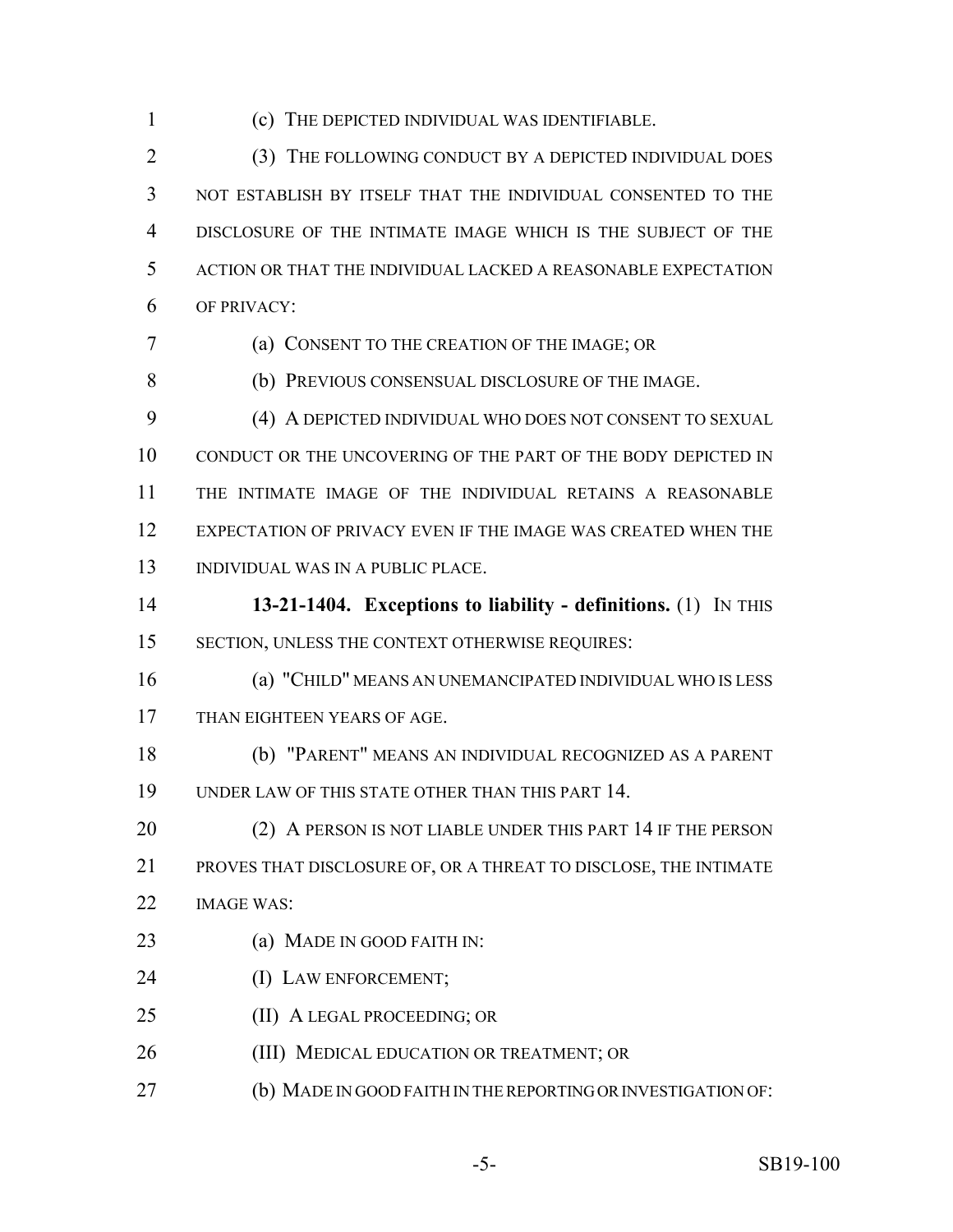(I) UNLAWFUL CONDUCT;

(II) UNSOLICITED AND UNWELCOME CONDUCT;

 (III) RELATED TO A MATTER OF PUBLIC CONCERN OR PUBLIC INTEREST; OR

 (IV) REASONABLY INTENDED TO ASSIST THE DEPICTED INDIVIDUAL.

 (3) SUBJECT TO SUBSECTION (4) OF THIS SECTION, A DEFENDANT WHO IS A PARENT, LEGAL GUARDIAN, OR INDIVIDUAL WITH LEGAL CUSTODY OF A CHILD IS NOT LIABLE UNDER THIS PART 14 FOR A DISCLOSURE OR THREATENED DISCLOSURE OF AN INTIMATE IMAGE OF THE CHILD.

 (4) IF A DEFENDANT ASSERTS AN EXCEPTION TO LIABILITY UNDER 13 SUBSECTION (3) OF THIS SECTION, THE EXCEPTION DOES NOT APPLY IF THE PLAINTIFF PROVES THE DISCLOSURE WAS:

(a) PROHIBITED BY LAW OTHER THAN THIS PART 14; OR

 (b) MADE FOR THE PURPOSES OF SEXUAL AROUSAL, SEXUAL GRATIFICATION, HUMILIATION, DEGRADATION, OR MONETARY OR COMMERCIAL GAIN.

 (5) DISCLOSURE OF, OR A THREAT TO DISCLOSE, AN INTIMATE 20 IMAGE IS NOT A MATTER OF PUBLIC CONCERN OR PUBLIC INTEREST SOLELY 21 BECAUSE THE DEPICTED INDIVIDUAL IS A PUBLIC FIGURE.

 **13-21-1405. Plaintiff's privacy.** (1) IN AN ACTION UNDER THIS 23 PART :

 (a) A PLAINTIFF MAY PROCEED USING A PSEUDONYM IN PLACE OF 25 THE TRUE NAME OF THE PLAINTIFF;

26 (b) THE COURT MAY EXCLUDE OR REDACT FROM ALL PLEADINGS AND DOCUMENTS FILED IN THE ACTION OTHER IDENTIFYING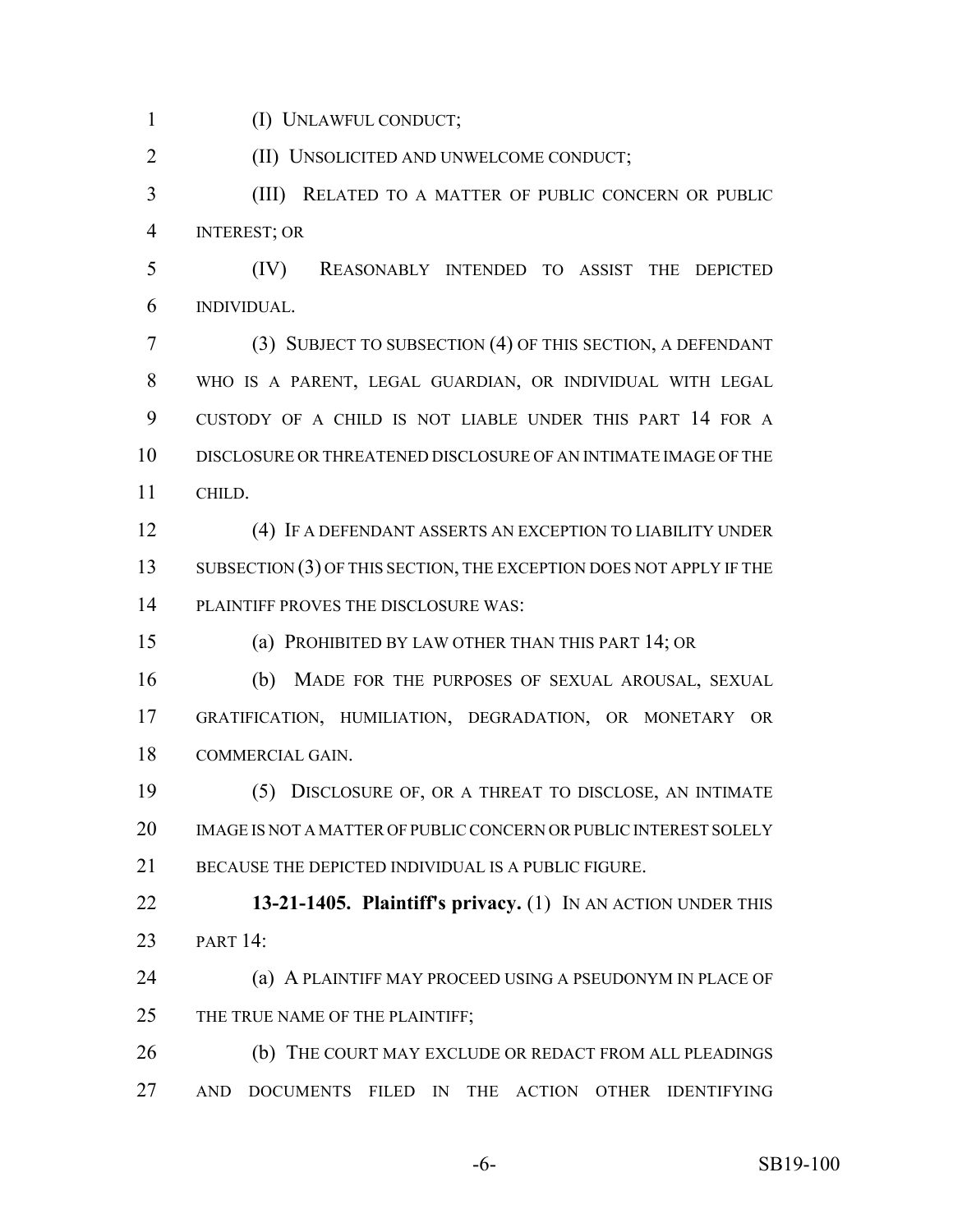CHARACTERISTICS OF THE PLAINTIFF;

2 (c) A PLAINTIFF TO WHOM SUBSECTION  $(1)(a)$  OR  $(1)(b)$  OF THIS SECTION APPLIES SHALL FILE WITH THE COURT AND SERVE ON THE DEFENDANT A CONFIDENTIAL INFORMATION FORM THAT INCLUDES THE EXCLUDED OR REDACTED PLAINTIFF'S NAME AND OTHER IDENTIFYING CHARACTERISTICS; AND

 (d) THE COURT MAY MAKE FURTHER ORDERS AS NECESSARY TO PROTECT THE IDENTITY AND PRIVACY OF A PLAINTIFF.

 **13-21-1406. Remedies.** (1) IN AN ACTION UNDER THIS PART 14, 10 A PREVAILING PLAINTIFF MAY RECOVER:

(a) THE GREATER OF:

 (I) ECONOMIC AND NONECONOMIC DAMAGES PROXIMATELY CAUSED BY THE DEFENDANT'S DISCLOSURES OR THREATENED DISCLOSURES, INCLUDING DAMAGES FOR EMOTIONAL DISTRESS WHETHER OR NOT ACCOMPANIED BY OTHER DAMAGES; OR

**(II) (A) STATUTORY DAMAGES NOT TO EXCEED TEN THOUSAND**  DOLLARS AGAINST EACH DEFENDANT FOUND LIABLE UNDER THIS PART 14 FOR ALL DISCLOSURES AND THREATENED DISCLOSURES BY THE DEFENDANT OF WHICH THE PLAINTIFF KNEW OR REASONABLY SHOULD HAVE KNOWN WHEN FILING THE ACTION OR WHICH BECAME KNOWN 21 DURING THE PENDENCY OF THE ACTION.

**(B)** IN DETERMINING THE AMOUNT OF STATUTORY DAMAGES 23 UNDER THIS SUBSECTION  $(1)(a)(II)$ , CONSIDERATION MUST BE GIVEN TO THE AGE OF THE PARTIES AT THE TIME OF THE DISCLOSURE OR THREATENED DISCLOSURE, THE NUMBER OF DISCLOSURES OR THREATENED DISCLOSURES MADE BY THE DEFENDANT, THE BREADTH OF DISTRIBUTION OF THE IMAGE BY THE DEFENDANT, AND OTHER EXACERBATING OR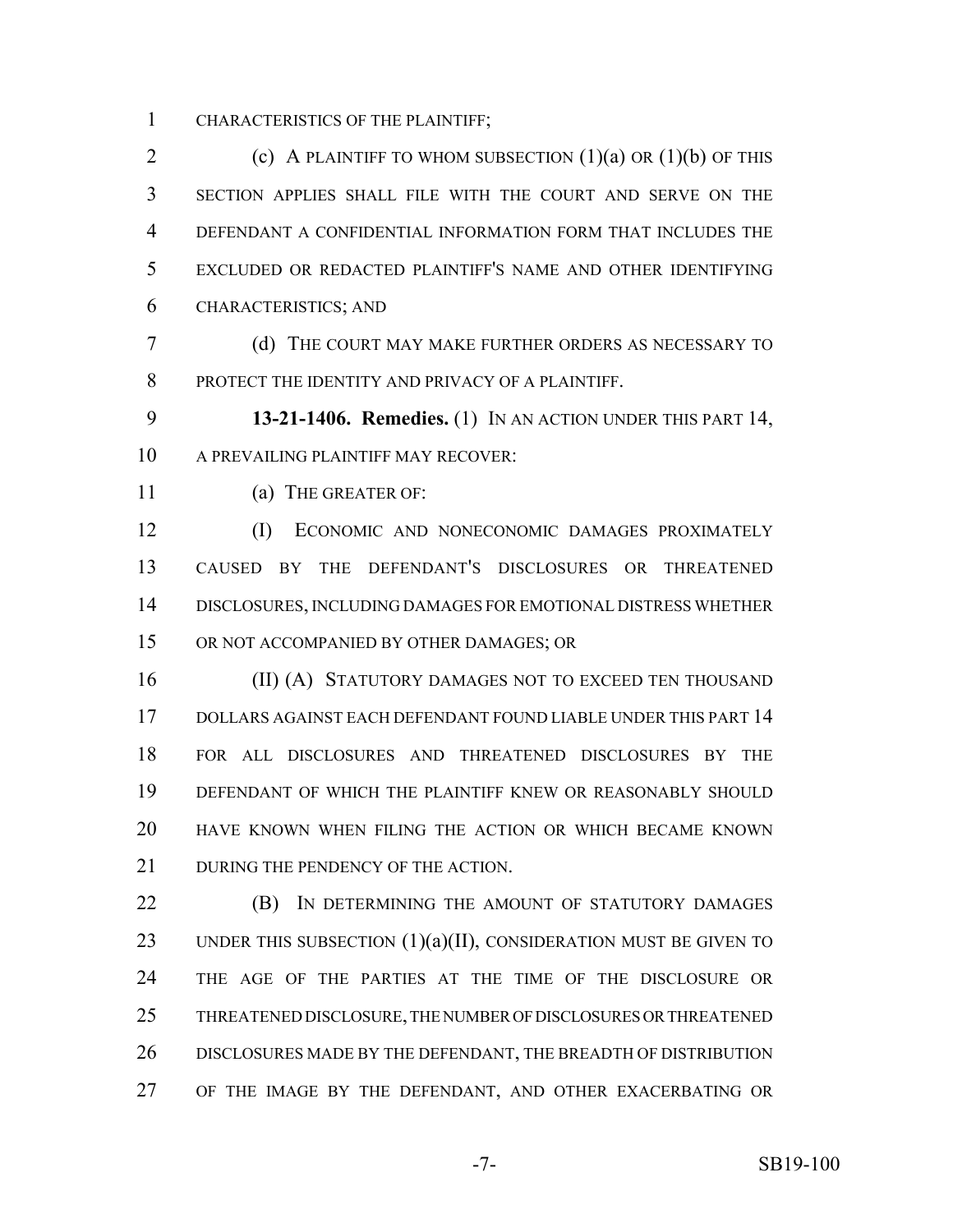MITIGATING FACTORS.

 (b) AN AMOUNT EQUAL TO ANY MONETARY GAIN MADE BY THE DEFENDANT FROM DISCLOSURE OF THE INTIMATE IMAGE; AND (c) PUNITIVE DAMAGES AS ALLOWED UNDER THE LAW OF THIS STATE OTHER THAN THIS PART 14. (2) IN AN ACTION UNDER THIS PART 14, THE COURT MAY AWARD A PREVAILING PLAINTIFF: (a) REASONABLE ATTORNEY FEES AND COSTS; AND (b) ADDITIONAL RELIEF, INCLUDING INJUNCTIVE RELIEF. (3) THIS PART 14 DOES NOT AFFECT A RIGHT OR REMEDY AVAILABLE UNDER STATE LAW OTHER THAN THIS PART 14. **13-21-1407. Statute of limitations.** (1) AN ACTION UNDER SECTION 13-21-1403 (2) FOR: (a) AN UNAUTHORIZED DISCLOSURE MAY NOT BE BROUGHT LATER THAN FOUR YEARS FROM THE DATE THE DISCLOSURE WAS DISCOVERED OR SHOULD HAVE BEEN DISCOVERED WITH THE EXERCISE OF REASONABLE DILIGENCE; AND (b) A THREAT TO DISCLOSE MAY NOT BE BROUGHT LATER THAN FOUR YEARS FROM THE DATE OF THE THREAT TO DISCLOSE. 20 (2) EXCEPT AS OTHERWISE PROVIDED IN SUBSECTION (3) OF THIS SECTION, THIS SECTION IS SUBJECT TO THE TOLLING STATUTES OF THIS STATE. (3) IN AN ACTION UNDER SECTION 13-21-1403 (2) BY A DEPICTED INDIVIDUAL WHO WAS A MINOR ON THE DATE OF THE DISCLOSURE OR 25 THREAT TO DISCLOSE, THE TIME SPECIFIED IN SUBSECTION (1) OF THIS SECTION DOES NOT BEGIN TO RUN UNTIL THE DEPICTED INDIVIDUAL ATTAINS THE AGE OF MAJORITY.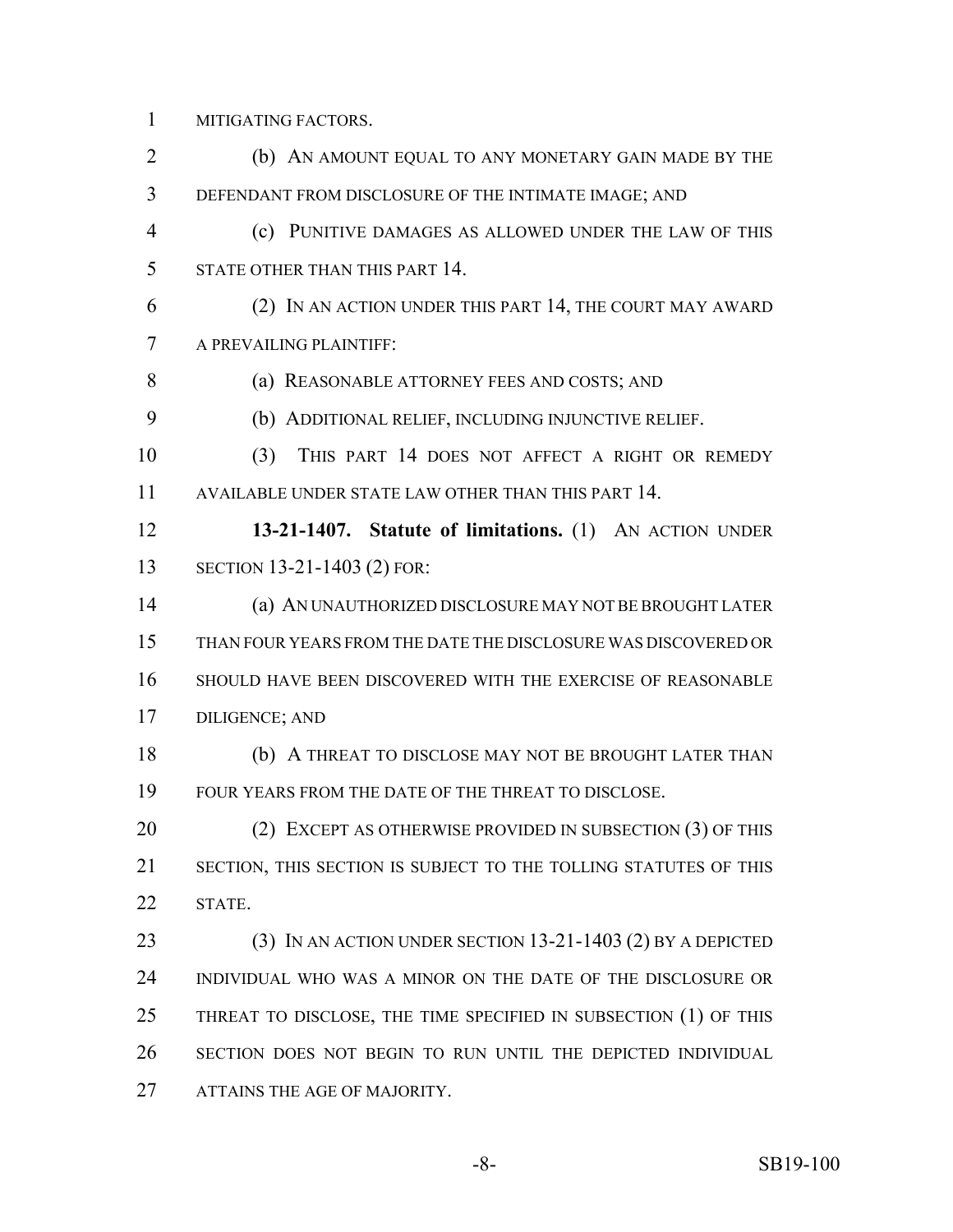1 **13-21-1408. Construction.** THIS PART 14 MUST BE CONSTRUED TO 2 BE CONSISTENT WITH THE FEDERAL "COMMUNICATIONS DECENCY ACT OF 3 1996", 47 U.S.C. SEC. 230.

 **13-21-1409. Uniformity of application and construction.** IN APPLYING AND CONSTRUING THIS PART 14, CONSIDERATION MUST BE GIVEN TO THE NEED TO PROMOTE UNIFORMITY OF THE LAW WITH RESPECT TO ITS SUBJECT MATTER AMONG STATES THAT ENACT IT.

8 **SECTION 2.** In Colorado Revised Statutes, 18-7-107, **repeal** 9  $(4)(a)$  as follows:

10 **18-7-107. Posting a private image for harassment - definitions.** 11  $(4)$  (a) An individual whose private intimate parts have been posted or an 12 individual who has had an image displaying sexual acts of the individual 13 posted in accordance with this section may bring a civil action against the 14 person who caused the posting of the private images and is entitled to 15 injunctive relief, the greater of ten thousand dollars or actual damages 16 incurred as a result of the posting of the private images, exemplary 17 damages, and reasonable attorney fees and costs.

18 **SECTION 3.** In Colorado Revised Statutes, 18-7-108, **repeal** 19  $(4)(a)$  as follows:

20 **18-7-108. Posting a private image for pecuniary gain -** 21 **definitions.** (4) (a) An individual whose private intimate parts have been 22 posted or an individual who has had an image displaying sexual acts of 23 the individual posted in accordance with this section may bring a civil 24 action against the person who caused the posting of the private images 25 and is entitled to injunctive relief, the greater of ten thousand dollars or 26 actual damages incurred as a result of the posting of the private images, 27 exemplary damages, and reasonable attorney fees and costs.